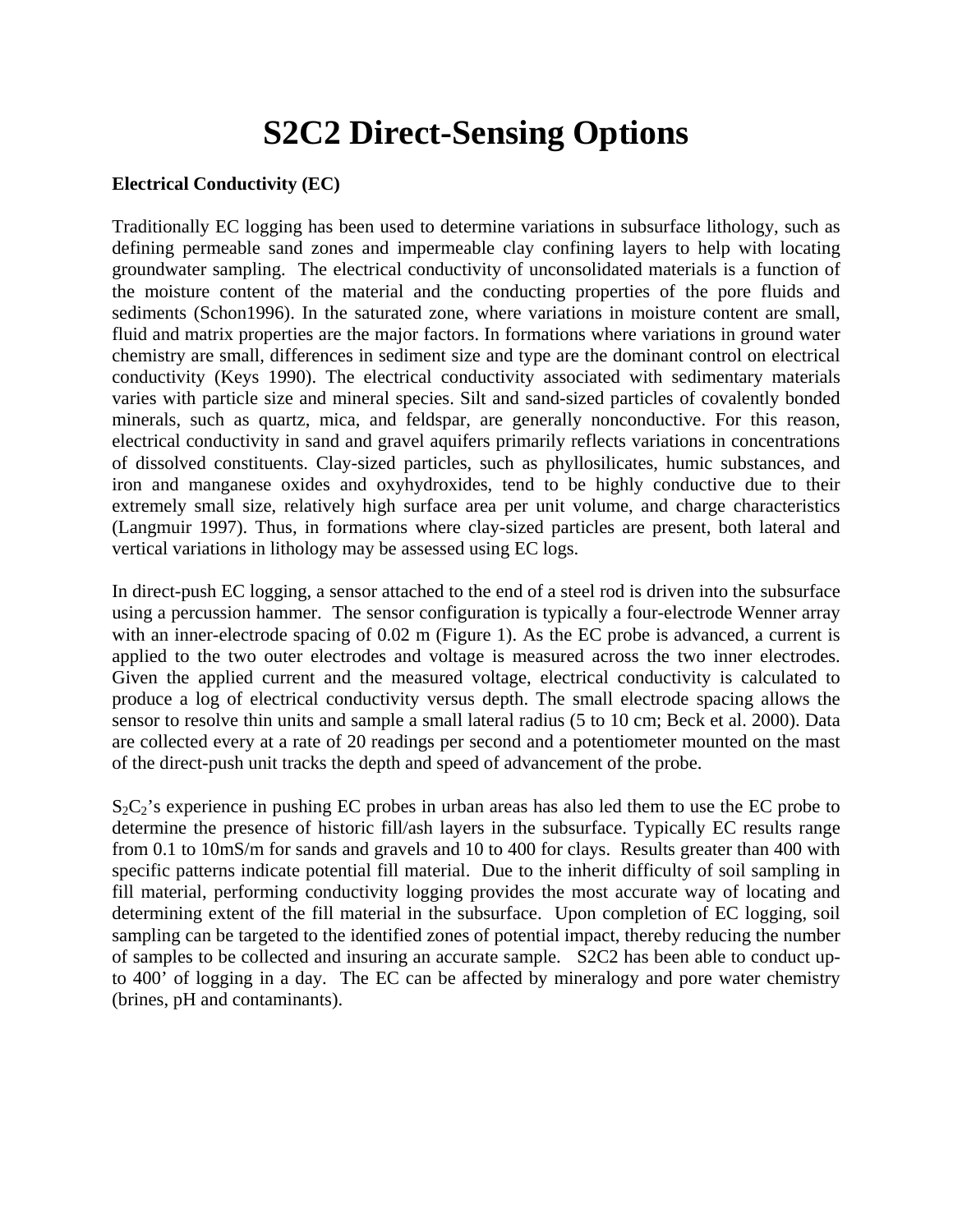# **Electrical Conductivity (EC) Diagram**



Figure 1: Array for Conductivity Measurements

The EC probes come in two different configurations, Dipole Array and Wenner Array, with the same theory of operation. A current is sent through the formation between two probe contacts. This current is measured along with the voltage that results (Figure 1). The conductivity is a ratio of current to voltage times a constant. The resulting reading is in milli-Siemens per meter (mS/m).

### **Hydraulic Profiling Tool (HPT) Equipment**

The HPT system is designed to evaluate the hydraulic behavior of unconsolidated materials. As the probe is pushed or hammered at 2 cm/s, clean water is pumped through a screen on the side of the HPT probe at a low flow rate, approximately 300 mL/min. Injection pressure, which is monitored and plotted with depth, is an indication of the hydraulic properties of the soil. That is, a relatively low pressure response would indicate a relatively large grain size, and the ability to easily transmit water. A relatively high pressure response, however, would indicate a relatively small grain size and the lack of ability to transmit water.

A Wenner, conductivity, array is also integrated into the HPT probe. This allows the collection of soil electrical conductivity (EC) data for lithologic interpretation. In general, the higher the electrical conductivity value, the smaller the grain size, and vice versa. However, other factors can affect EC, such as mineralogy and pore water chemistry (brines, extreme pH, contaminants). Conversely, the HPT pressure response is independent of these chemical and mineralogical factors.

In addition to the above real-time information collected with the HPT, post-processing of the log data with Geoprobe®'s DI Viewer software allows for estimates of hydraulic conductivity (K) and water table elevation. See below for a graphical depiction of the MiHPT.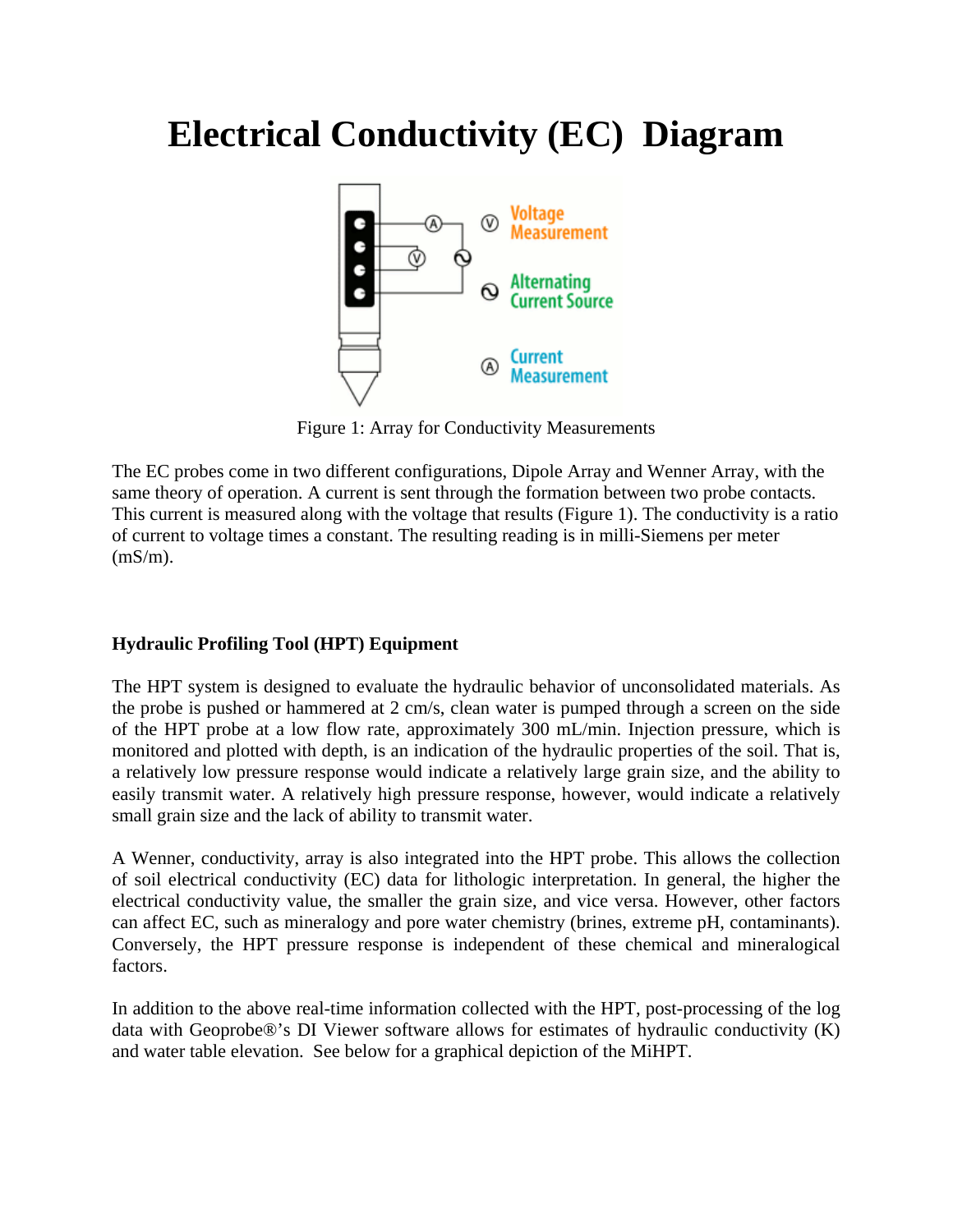# **Hydraulic Profiling Tool (HPT) Diagram**

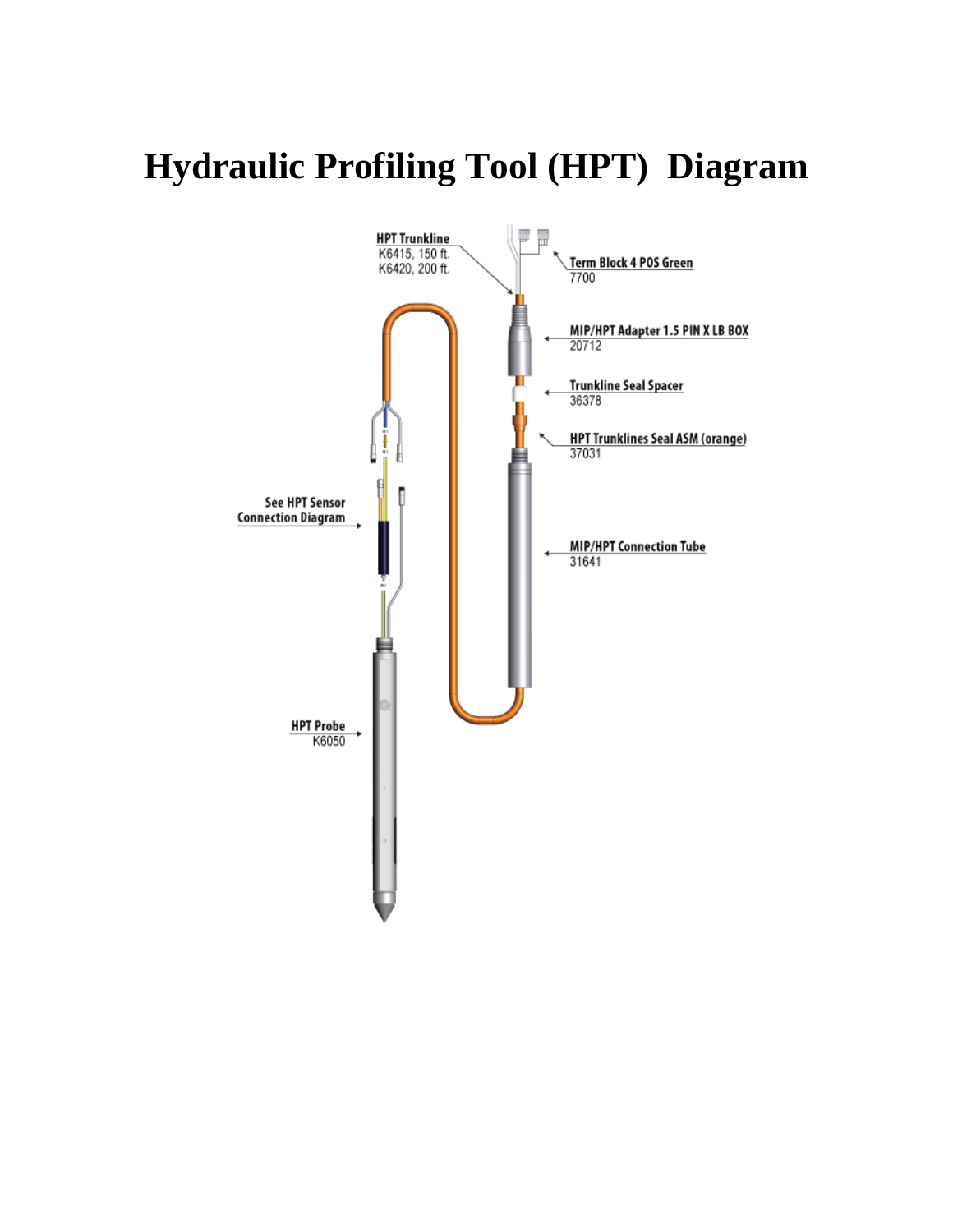#### **Membrane Interface Probe (MIP) Equipment**

The MIP coupled with an electrical conductivity sensor will provide continuous stratigraphic information of the soil as well as semi-quantitative concentrations of volatile organic compounds (VOCs). The MIP can be used in both saturated and unsaturated materials to detect VOCs in the gaseous, sorbed, dissolved or free phases. The "Membrane" acts as an interface between the VOCs in the subsurface and gas phase detectors at the surface. The membrane is semi-permeable and is comprised of a thin film polymer impregnated into a stainless steel screen for support. The membrane is approximately 6.35mm in diameter and may be easily replaced if damaged. The membrane is placed in a heated block attached to the probe. This block is heated to approximately 120 degrees C and is raised at the leading edge to help protect the membrane from damage when being pushed through the geologic matrix. Heating the block helps accelerate diffusion of the VOCs through the membrane. Diffusion occurs due to a concentration gradient between the impacted soil and the clean carrier gas behind the membrane. A constant gas flow of 35-45 mL/min sweeps behind the membrane and carries the diffused VOCs to the gas phase detectors at the surface. Travel time from the membrane interface to the detector(s) is approximately 60-75 seconds (depending on the length of trunkline, flow rate, and ambient air temperature). S2C2 will be using a MP 6520 or equivalent MIP probe, FI 6000 Field Instrument, MP 6500 MIP controller, coupled with a HP GC. S2C2 will use a combination of the three following detectors: PID/FID/XSD. THE XSD detector is a halogen (chlorinated) specific detector, which is similar to an ECD but has a larger working range. Detection limits for typical MIP configurations are generally between 1ppm and 150ppb or less, depending upon contaminant concentrations and soil matrix.

### **Heated Trunkline MIP**

In addition to the standard MIP setup, S2C2 can run a system that uses a heated trunkline. Unlike traditional MIP setups where the MIP probe is the only portion of the system that is heated, Geoprobe's HTL will be used to heat the entire trunkline to approximately 100 degrees C along its entire length. The heated trunkline moves the contaminant through the trunkline quicker than a traditional trunkline. This reduces the typical slurred baseline drop seen when dealing with high concentrations of contaminants.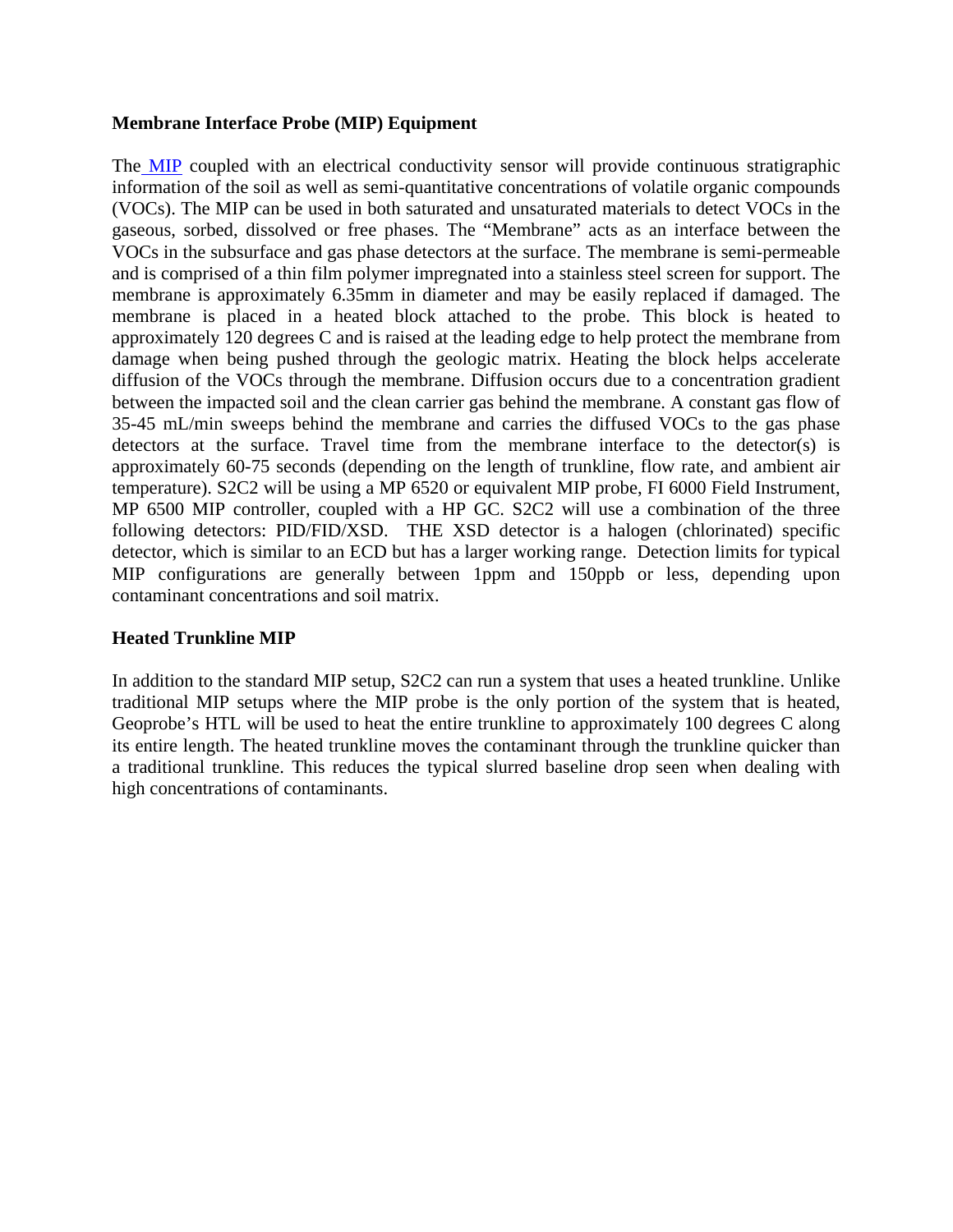## **Membrane Interface Probe (MIP) Diagram**



**Figure 2**: The MIP Principle of Operation. The downhole, permeable membrane serves as an interface to a detector at the surface. Volatiles in the subsurface diffuse across the membrane and partition into a stream of carrier gas where they can be swept to the detector. The membrane is heated so that travel by VOCs across this thin film is almost instantaneous. MIP acquisition software logs detector signal with depth.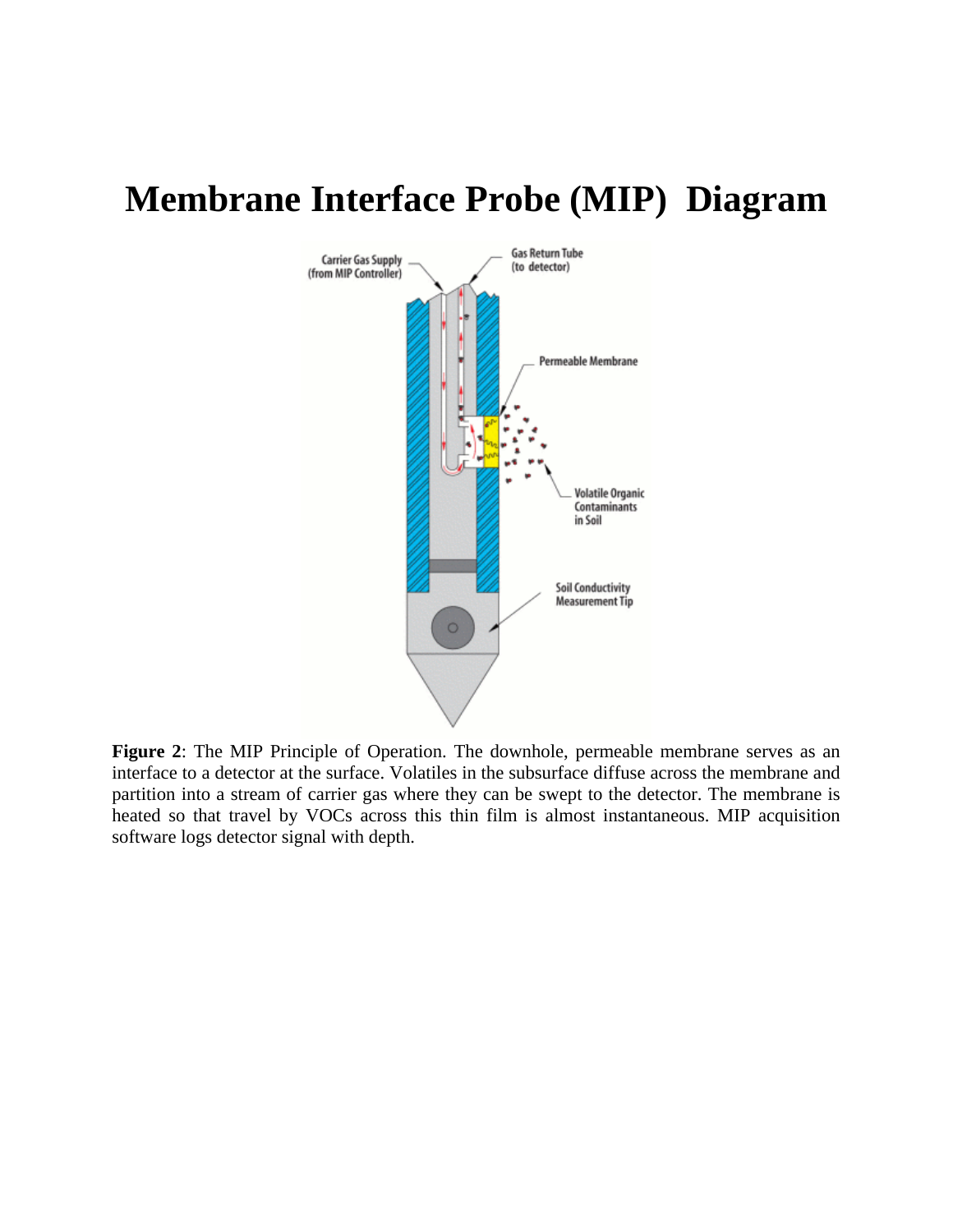#### **Membrane Interface Probe with HPT (MiHPT)**

The MiHPT is the combination of the MIP with the HPT. The new probe detects volatile contaminants with the MIP, measures soil electrical conductivity with a standard (MIP) dipole array, and measures HPT injection pressure using the same down-hole transducer as the Geoprobe® stand-alone HPT system. In post-processing the log data with Geoprobe® DI Viewer software, the user is able to estimate hydraulic conductivity  $(K)$  and water table elevation, as well as prepare graphical outputs of the log data.

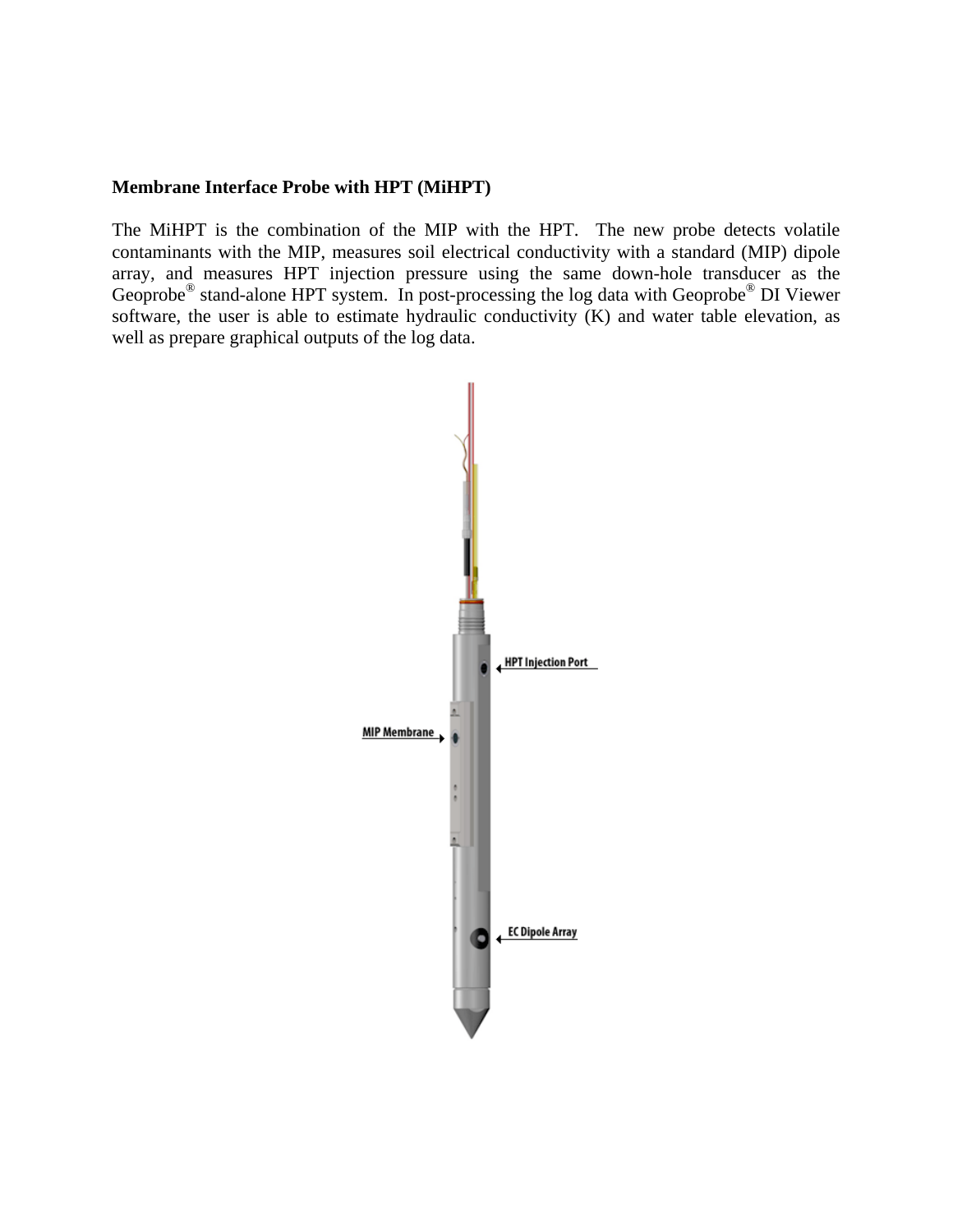### **Low Level MIP**

Low Level MIP (LL MIP) is a technology developed by Geoprobe Systems<sup>®</sup> that greatly increases the sensitivity of the MIP logging tool. The primary feature of LL MIP technology is that the carrier gas stream that sweeps the internal surface of the MIP membrane is pulsed. This results in an increase in the concentration of VOC contaminant delivered to the MIP detectors.

Low Level MIP can be performed with standard MIP probes or MiHPT probes. The addition of the LL MIP to the system is simple and requires only the rearrangement of gas line connections. This controller can then be easily removed from the system to return to standard MIP logging. Switching between methods requires only a few minutes of time.



**Figure1**: MP9000 Pulse flow controller (patent pending)

### **General Operation:**

In standard MIP operation, the carrier gas continually sweeps across the membrane transporting contaminates to the detectors at the surface. In the LL MIP method, the trunkline sweep flow is temporarily stopped when the MIP probe is brought to rest at a discrete depth in the soil. Stopping the sweep gas flow allows the contaminant concentration to build behind the membrane. This results in a larger and narrower contaminant response peak at the detectors (Fig. 2 and 3) for a given chemical concentration. Switching valves located inside the MP9000 create separate flow paths for the MIP trunkline and detectors; trunkline flow can be stopped and restarted without impacting detector baseline or stability. When the trunkline flow is restarted the contaminant mass (peak) is quickly swept to the surface with a trunkline flow rate of approximately 60ml/min. and is routed to the detectors via a sample loop located in the MP9000.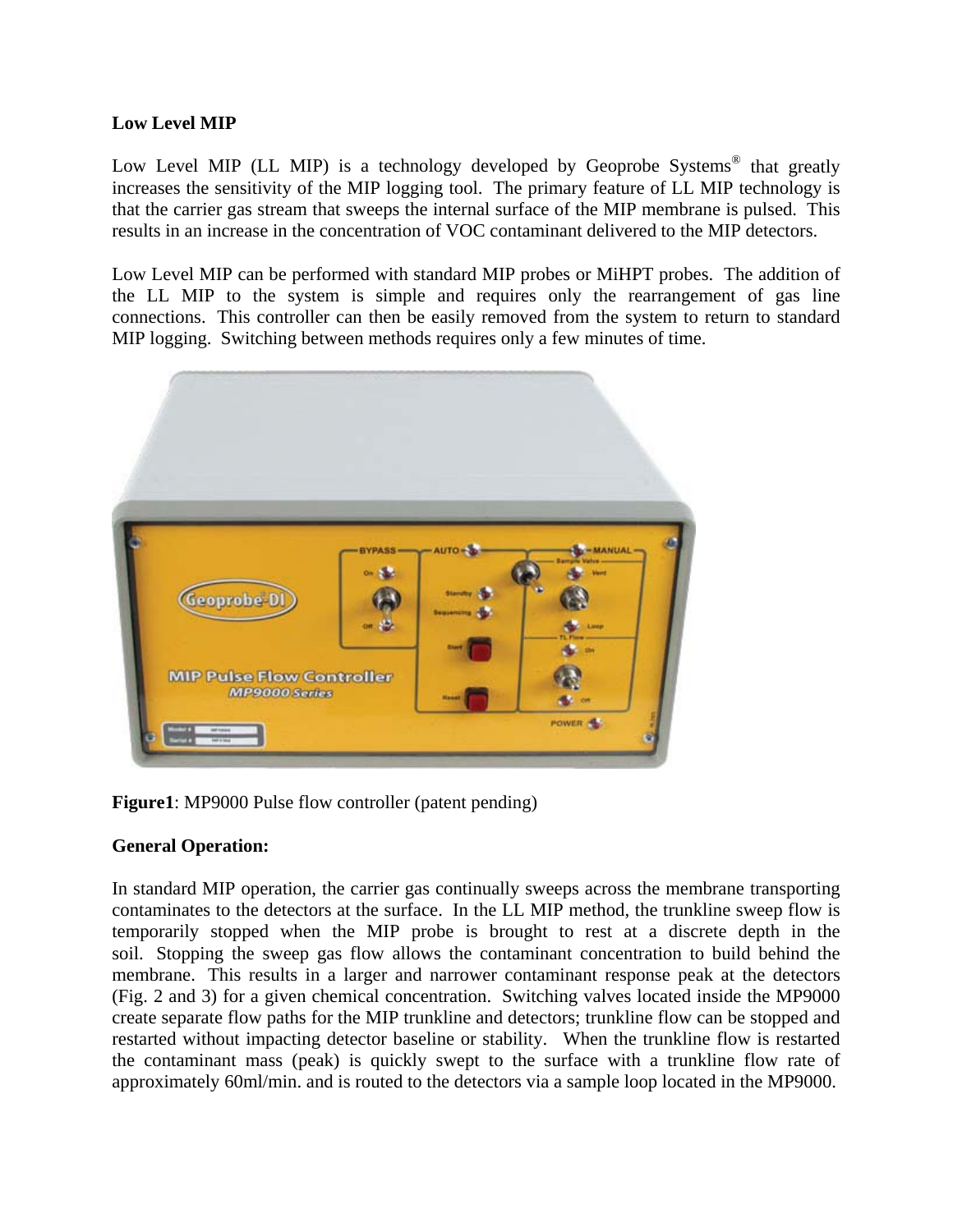

**Figure 2**: Comparison of 0.5ppm TCE response between standard (50-100s) and Low level (300s) MIP methods



**Figure 3**: Comparison of standard and LL MIP method 0, 0.20, 1.0 & 5.0ppm TCE

The Low Level MIP operation requires the use of a specific purpose edition of DI Acquisition software to control the timed cycling of the MP9000 controller. This software also includes a subroutine for automatic triggering of LL MIP cycling at preset depth intervals during the MIP logging process.